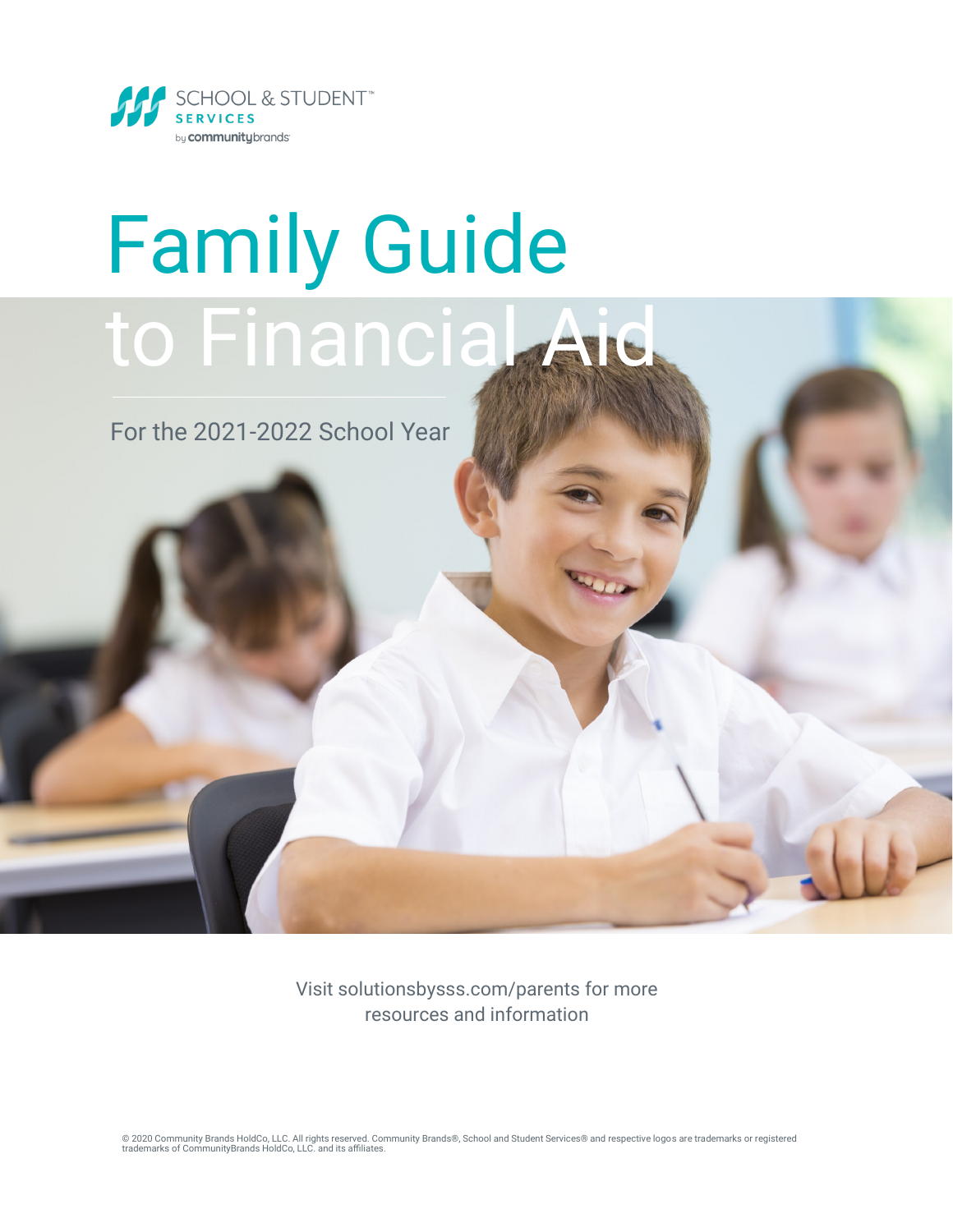### Making independent education a reality

You've made the decision to invest in an independent education for your child. Paying for an independent education can be expensive. But, did you know that over 150,000 students in private and independent schools across the country receive more than two billion dollars to reduce tuition and other costs of schooling?

Thousands of schools provide financial aid assistance to ensure that the students they have admitted have a realistic chance to enroll, regardless of their financial circumstances. With the right planning and information, families can identify available financial aid options and take the necessary steps to make an independent education for their children more affordable.

This resource, the **SSS Family Guide to Financial Aid,** helps familiarize you with the financial aid process. It defines terms you need to know and walks you through the process of applying for financial aid. It offers sample financial aid package calculations. And, it provides you with questions to ask schools. All the information you need is right here to ask the right questions and make informed decisions about your financial aid options.



| Questions You Should Ask3        |  |
|----------------------------------|--|
|                                  |  |
|                                  |  |
|                                  |  |
| Guiding Principles for Families8 |  |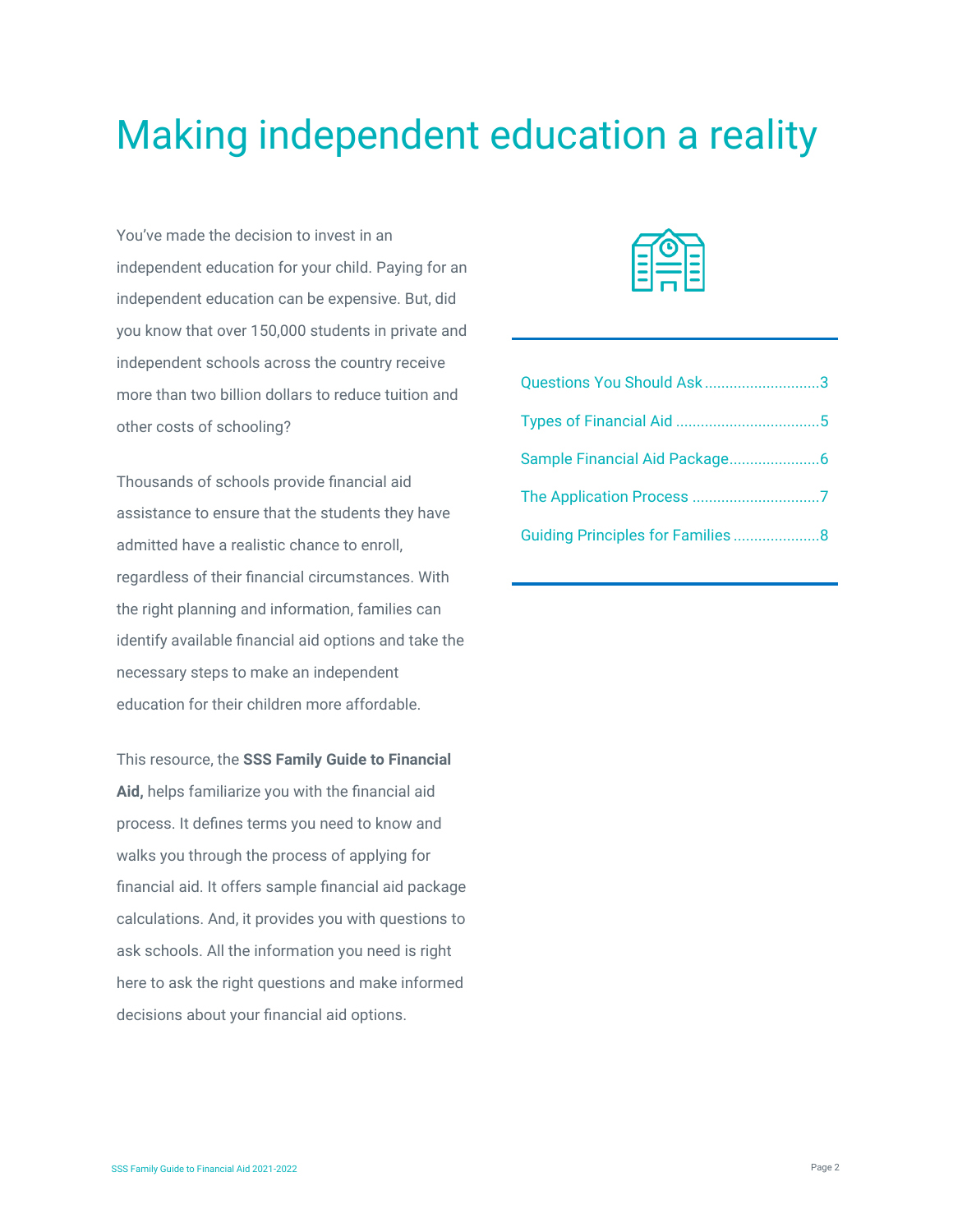## Your first question

#### **Is my family eligible for financial aid?**

Financial aid is monetary assistance that schools provide to reduce educational costs for families. Most financial aid is provided directly from the schools and is most commonly provided on the basis of financial need. Need is defined as the difference between educational expenses and the family's ability to pay those expenses.

Many families mistakenly believe they do not qualify for financial aid; however, there is no specific income level at which a family is no longer eligible for aid. Eligibility is based on many factors, so you should always investigate the possibility of receiving financial aid if you feel you cannot pay all of the costs yourself.

Start with the schools. Find out if the schools you are interested in offer financial aid. Visit their websites or call their admission or financial aid offices. Each school can send you forms and any other information you need to apply for financial aid.

#### **Then, ask each school questions about:**



#### **Deadlines for admission and financial aid**

They may be different.

Schools may not consider your child for financial aid or may provide reduced grants if you miss their deadlines. Each school sets its own deadlines.



#### **Approach to financial aid**

Most schools believe that families have the primary responsibility for financing their child's education to the extent they can.

SSS's Principles of Good Practice for Financial Aid Administration supports this approach. Some schools expect every family to pay a minimum amount even if the family is awarded financial aid.



**Costs and fees**

Knowing the true cost of a full year of education will help you plan your finances.

Beyond tuition, additional costs may include uniforms, fees, meal plans, books, supplies, trips, transportation, clubs, and sports.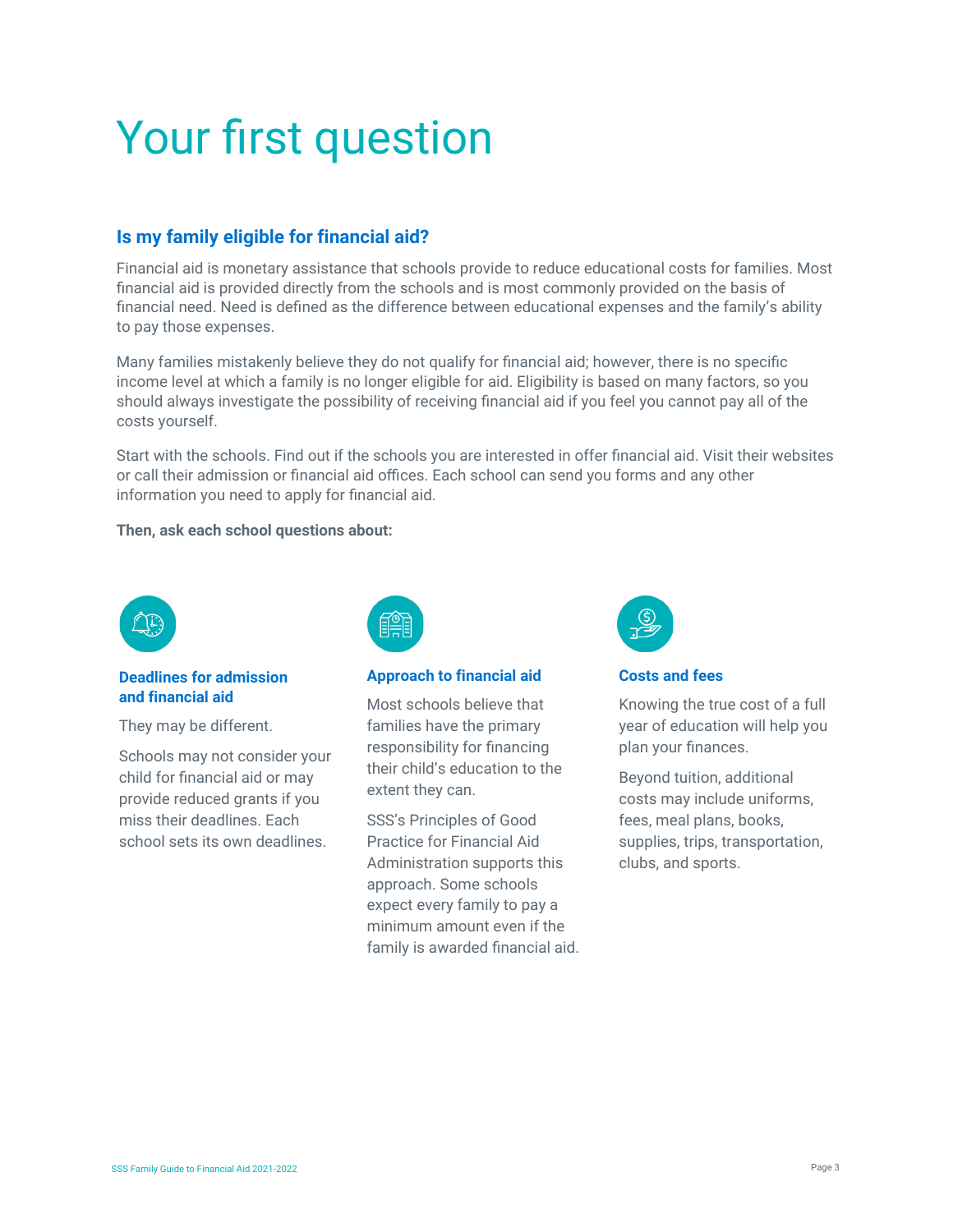### Other questions

Throughout the financial aid process, talk with the financial aid administrators at every school you are applying to for aid. Ask questions, explain your situation, and discuss your concerns. Because schools have different financial aid policies and budgets, answers will vary from school to school. The financial aid administrators can help you understand how the process works and the possible options for your family.



- What is the application deadline for financial aid consideration?
- Are the admission and financial aid processes at this school combined or independent of one another?
- What types of financial assistance does the school offer? Does the school offer tuition payment plans or loan programs?
- Do I need to submit an income tax return or other forms as part of the financial aid process?
- Are there additional forms that I need to submit if I own a business or farm?
- How are my financial status and my ability to pay evaluated if I am separated or divorced?
- What is the school's policy regarding meeting full financial need?
- Does the school require a minimum contribution from families, or can financial aid cover all school costs?
- If my child receives financial aid for one year, what is the school's policy for granting aid in the following years?
- What costs beyond tuition might families expect?
- Is financial aid available to help with the non-tuition costs?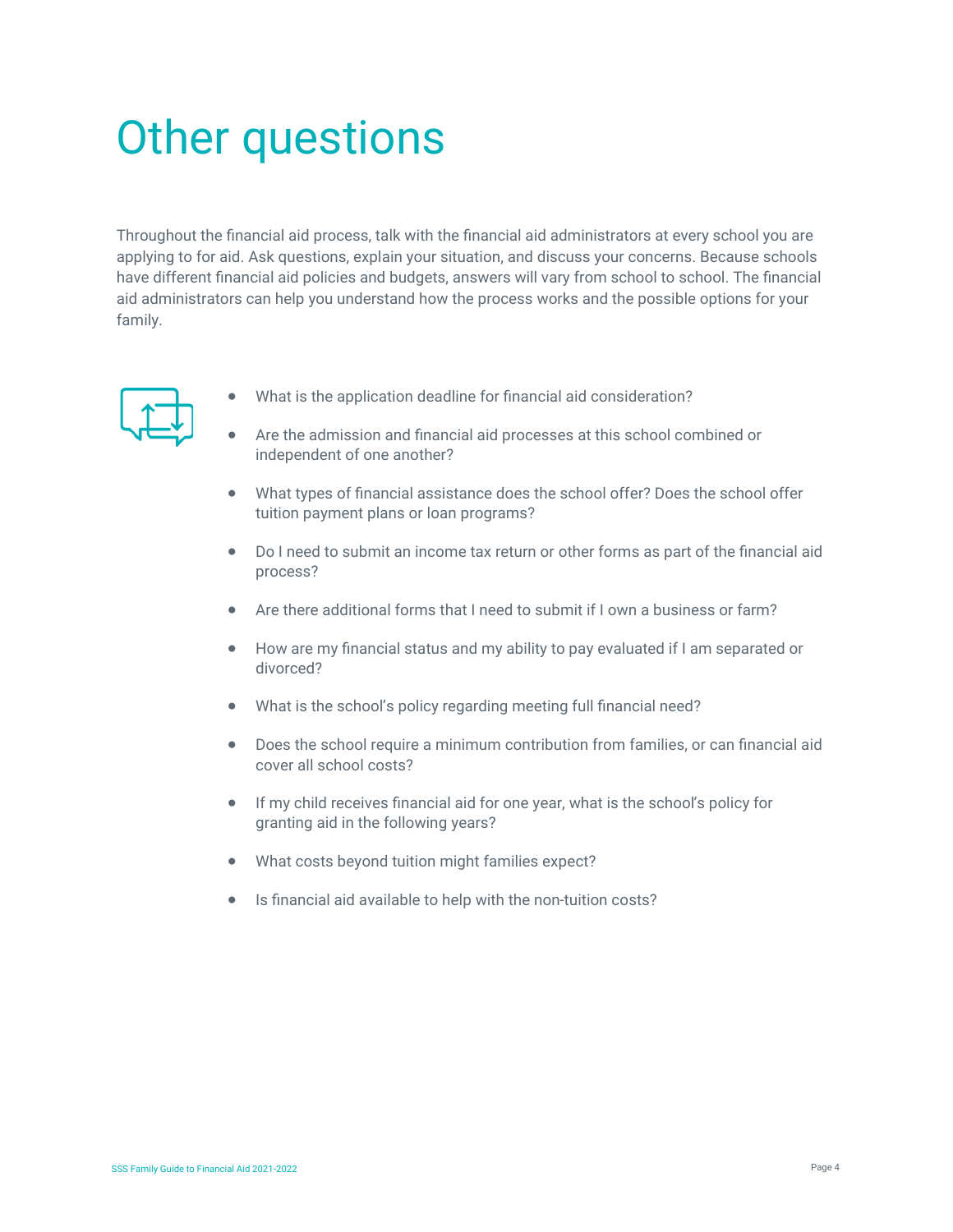### The options

#### **What types of financial aid are available?**

There are basically four ways to make it easier to meet independent school costs:

#### **Need-Based Financial Assistance**

The vast majority of financial assistance given by schools comes in the form of need-based grants. Schools typically require families to complete an application to determine the family's ability to contribute to educational expenses. Schools that subscribe to SSS use the Parents' Financial Statement (PFS) to help make that determination. Families who demonstrate need may be provided with a grant to lower the amount they must pay to the school. These grants offset tuition and other expenses. They do not need to be repaid. The money comes directly from the school's financial aid budget. Grant amounts may vary considerably, based on the size of the school's financial aid budget, its tuition costs, and its philosophy for awarding aid.

#### **Merit Awards**

Some schools offer special awards or scholarships based on criteria other than economic circumstances. The most familiar example of a non-need-based award is the merit award. Merit awards recognize outstanding talent in areas such as athletics, art, music, and academics. Terms for eligibility and renewal are different from those for need-based aid. Also, funding is more limited, making competition to receive merit awards more difficult. If the school offers merit programs, ask about the specifics. Don't be surprised if a school does not offer merit-based awards.

Many families require assistance beyond what a school can offer through need-based grants and meritbased awards. They might seek other financial planning options, such as tuition payment plans and tuition loan programs. Talk to your school to see if they recommend certain plans or providers and contact them directly for current rates and fees.

 $\frac{1}{\sqrt{2}}$ 

#### **Tuition Payment Plans**

Payment plans are typically coordinated between a financial services company and the school. With a payment plan, you can participate in a monthly payment schedule, which may be easier to manage than the standard one or two lump sum payments typically required by schools.



#### **Tuition Loan Programs**

Loan programs are usually coordinated between the family and a lender. These programs can make tuition payments more affordable by spreading payments over a longer period of time than tuition payment plans allow.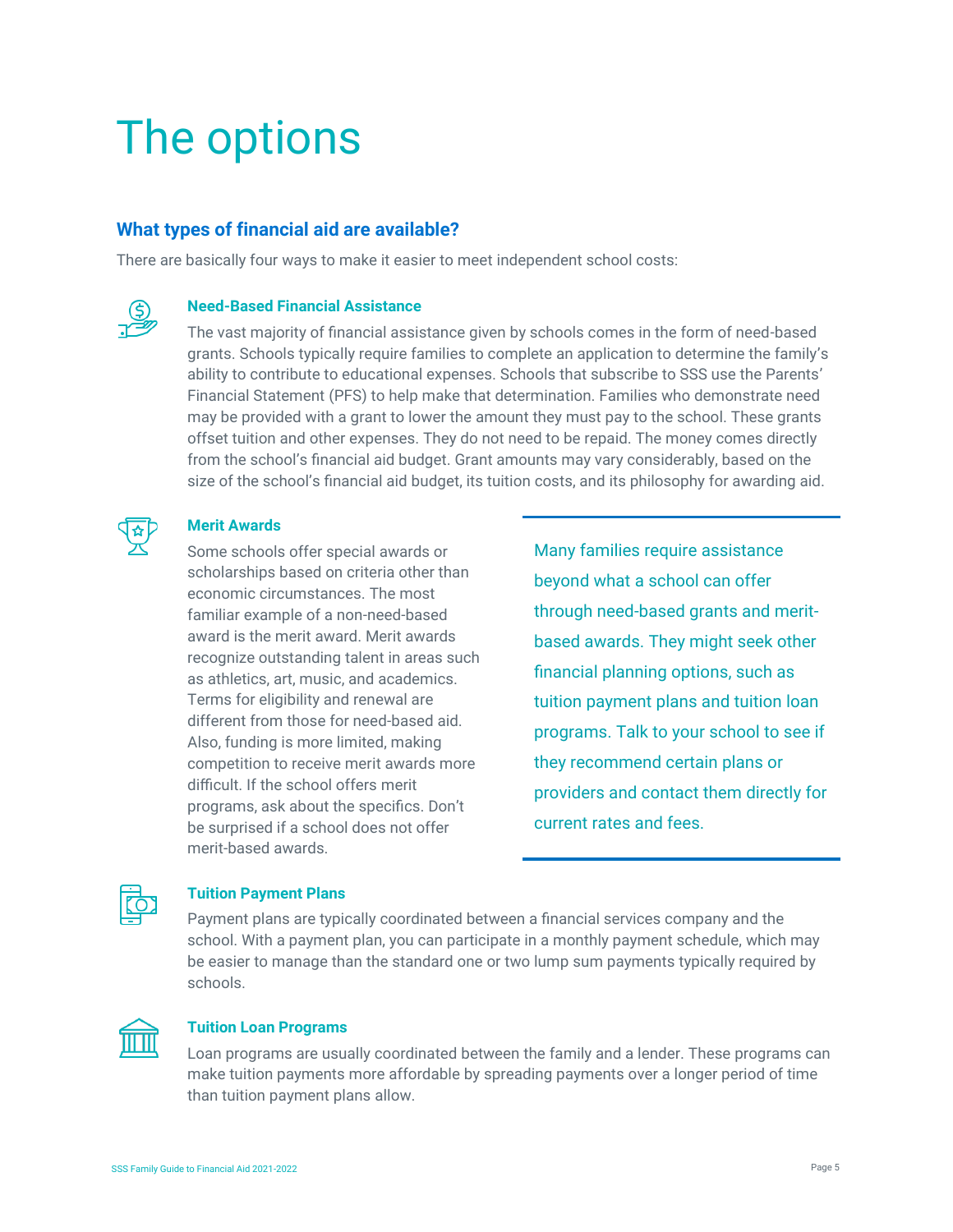### A few scenarios

#### **Sample Financial Aid Packages**

To offset the difference between the educational costs and your family's ability to contribute (as determined by the PFS), a school may offer you a financial aid package. This package may contain one or more elements to meet all or a portion of your demonstrated financial need. Each school has its own budget and policies. The examples below will give you an idea of two financial aid offers the same family might receive from two different schools. Consider this example:



#### **SUMMARY OF NEED**

| \$15,000     | Tuition and other costs                                                   |
|--------------|---------------------------------------------------------------------------|
| $-$ \$ 5,000 | Amount the family can contribute<br>(as determined by the school and SSS) |
| \$10,000     | Financial need/aid eligibility                                            |

#### **Scenario A**

The school determined that your family can afford \$5,000 of its \$15,000 tuition. A financial aid package may represent a single source of financial assistance (one \$10,000 grant) or it may be assembled from a number of sources. For example:

|  | $-$ \$ 3.000 | Merit Scholarship |
|--|--------------|-------------------|
|  | \$7,000      | Grant from school |

\$10,000

#### **Scenario B**

Sometimes an aid package still does not meet the full need you've demonstrated. Using the same sample in which a family has demonstrated it can pay \$5,000 of the total \$15,000 due, a family applying to a school that has limited financial aid funding may see a package that looks like this:

| \$7,000     |                   |
|-------------|-------------------|
| $-$ \$1,000 | Scholarship       |
| \$6,000     | Grant from school |

The family must find \$3,000 in addition to the \$5,000 the school determines they can pay. And, remembering that the family bears primary responsibility to pay for private school, it must plan its resources accordingly. Many families find options such as tuition loan programs helpful in meeting gaps the school cannot fill.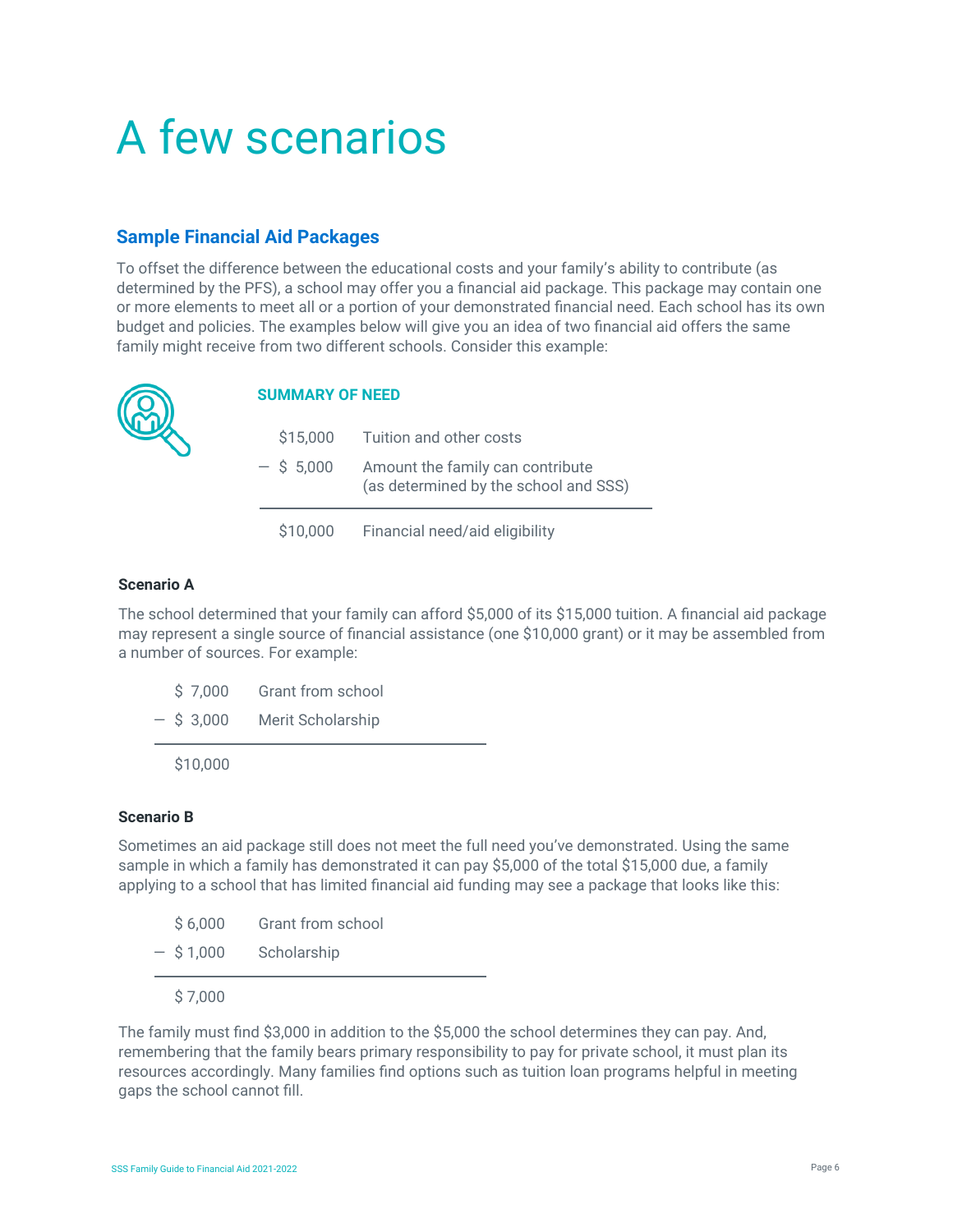### The process

### **Apply for financial aid through SSS**

• Beginning October 2, 2020, go to the SSS Family Portal online:

#### <https://sssandtadsfa.force.com/familyportal>

- Create your Family Portal account with your email address and a password. If you applied for financial aid last year, log in as a Returning Family using the same email address and password.
- On the Parents' Financial Statement (PFS), select all the schools to receive your information. This way, you only have to fill out one form to apply to any number of schools.
- Complete a PFS for **Academic Year 2021-22**. You can log out of the portal at any time and return later to finish it.
- Submit the PFS and your payment of \$55. You then have access to the "My Documents" tab in your portal. If schools require documents, like federal tax returns, you can upload them.
- SSS analyzes the information on the PFS to estimate your ability to contribute to educational expenses.
- Schools you have selected on your PFS receive the results of the analysis as soon as your PFS is completed and paid for online.

#### **Final thoughts**

Applying for financial aid does not guarantee that you will be eligible for financial aid, nor does being eligible guarantee that there will be financial aid available.

- To make their final decisions, schools use the information from the PFS as a starting point. Schoolspecific policies, practices, and available budgets also impact their determination of your eligibility.
- SSS does not determine the amount of financial aid you receive. Each school will communicate its financial aid decision to you directly.
- While independent schools may seem expensive, taking the right steps and asking the right questions go a long way towards turning a child's opportunity to access a private school education into a reality.